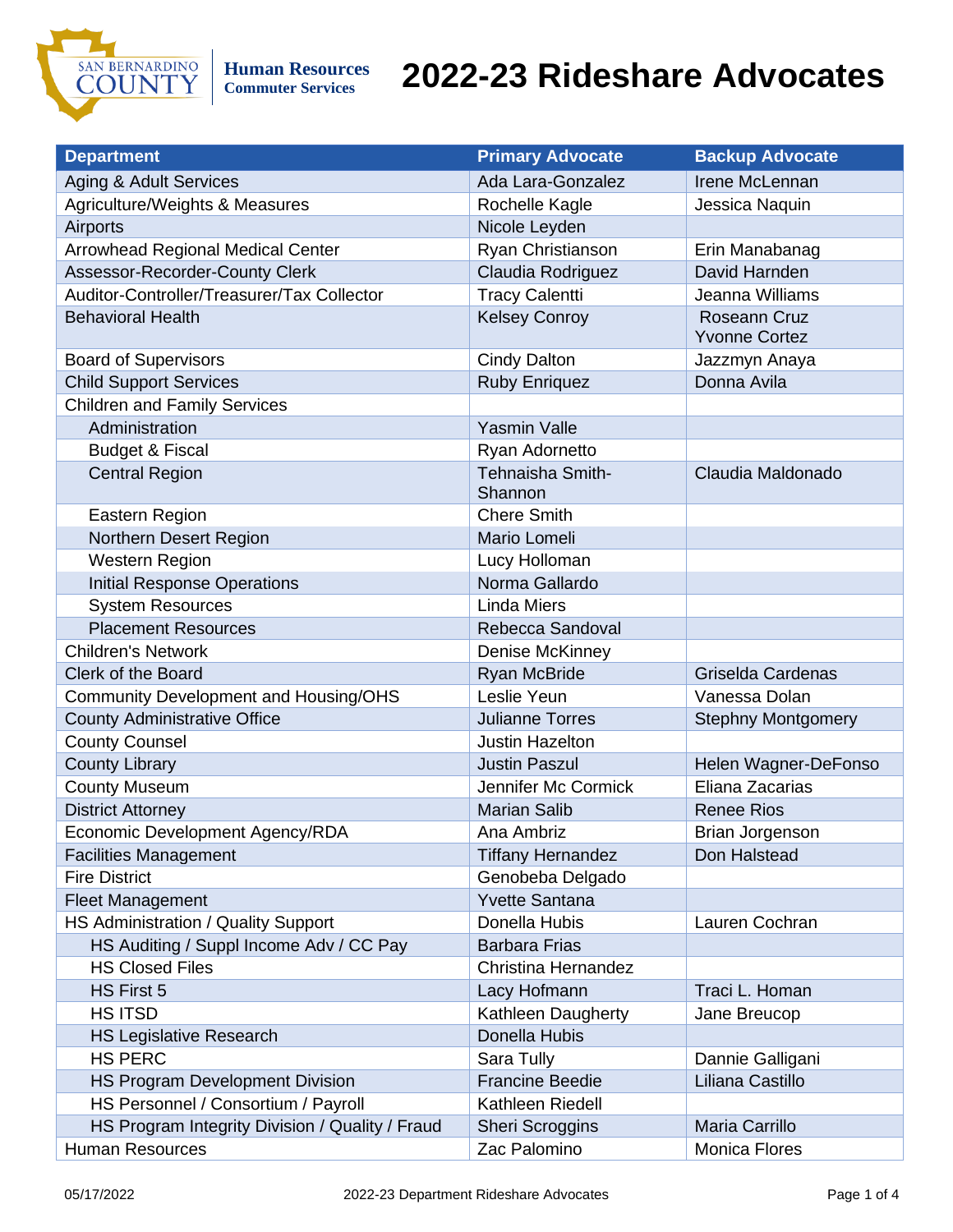

| <b>Department</b>                                                                       | <b>Primary Advocate</b>                                                                                                 | <b>Backup Advocate</b>  |
|-----------------------------------------------------------------------------------------|-------------------------------------------------------------------------------------------------------------------------|-------------------------|
| In Home Support Services/Public Authority                                               | <b>Sandy Gonzalez</b>                                                                                                   | Elisabet Moreno         |
| <b>Inland Counties Emergency Medical Agency</b>                                         | Michelle Simpson                                                                                                        |                         |
| Innovation and Technlogy (IT)                                                           | <b>Wanda Molton</b>                                                                                                     | Luisana Leos            |
| <b>Land Use Services</b>                                                                | Sarah Murphy                                                                                                            | Rebecca Christy         |
| <b>Office of Homeless Services</b>                                                      | Leslie Yuen                                                                                                             | Amy Edwards             |
| <b>Preschool Services Department</b>                                                    | La Shawn Love-French                                                                                                    | <b>Aridelcy Urrutia</b> |
| Probation                                                                               | Suzanne Fain<br><b>Ivory Williams</b><br>Adela Montano<br>Karen Jensen<br>Claudia Melendez<br><b>Florentina Venegas</b> | <b>Heather Huffman</b>  |
| <b>Public Defender</b>                                                                  | Vicky Kosmala                                                                                                           | Devan McDonald          |
| <b>Public Guardian</b>                                                                  | Ada Lara-Gonzalez                                                                                                       | Irene McLennan          |
| <b>Public Health</b>                                                                    | Daniele Hernandez                                                                                                       | Laura Roak              |
| <b>Public Works</b>                                                                     | Aime Tovar-Viramontes                                                                                                   | Kyra Gill               |
| <b>Purchasing Department</b>                                                            | Karina Alvarez                                                                                                          | <b>Paulette Gomez</b>   |
| <b>Real Estate Services</b>                                                             | <b>Catherine Zabloudil</b>                                                                                              | Yezenia Gonzalez        |
| <b>Regional Parks</b>                                                                   | <b>Heather Placencia</b>                                                                                                |                         |
| <b>Registrar of Voters</b>                                                              | Angie Ekema                                                                                                             | Ana Valenzuela          |
| <b>Risk Management</b>                                                                  | <b>Stephanie Gonzales</b>                                                                                               | Erika Ortiz             |
| <b>Sheriff's Department</b>                                                             |                                                                                                                         |                         |
| Executive Staff / Support Svcs Bureau / Public<br>Safety / Special Ops / Ops Reg. 1 & 2 | Kelly Kesler                                                                                                            | Anna Lopez              |
| Academy / Trainees / Range / DBH Crisis Int. /<br>Emerg Veh Op Ctr / Contact Training   | Kimberly Lundberg                                                                                                       | <b>Elizabeth Nieves</b> |
| Apple Valley - City                                                                     | Lorri Keyser                                                                                                            | Linda Coffey            |
| <b>Aviation / Volunteer Forces</b>                                                      | Kathy Longhetti                                                                                                         | Anna Lopez              |
| <b>Barstow</b>                                                                          | <b>Cheri Echols</b>                                                                                                     | Linda Coffey            |
| <b>Big Bear</b>                                                                         | Vibiana Rendon                                                                                                          | Linda Coffey            |
| Bureau of Administration / Automotive Svcs                                              | Inez Chavez                                                                                                             | Anna Lopez              |
| CAL ID                                                                                  | Jessyca Cantu                                                                                                           | Anna Lopez              |
| <b>CAL DNA / Scientific Invest</b>                                                      | Nancy Reed                                                                                                              | Anna Lopez              |
| CDC / Health Svcs                                                                       | <b>CeCe Spurlock</b>                                                                                                    | Anna Lopez              |
| <b>Central Detention Center</b>                                                         | Megan Franco<br>Shannon Garcia                                                                                          | Linda Coffey            |
| <b>Central Station</b>                                                                  | Iliana Landeros                                                                                                         | <b>Elizabeth Nieves</b> |
| Centralized Class. / Pop Mgmt / Early Release                                           | Sonya Torres                                                                                                            | Jessica Ballin          |
| Chino Hills / Chino Hills City                                                          | Llesenia Tarango                                                                                                        | <b>Elizabeth Nieves</b> |
| <b>Civil Liabilities Unit</b>                                                           | Alba Stafford                                                                                                           | Anna Lopez              |
| <b>Colorado River</b>                                                                   | Leatha Zuniga                                                                                                           | Linda Coffey            |
| Computer Svc / CAD                                                                      | <b>Esther Goodell</b>                                                                                                   | Anna Lopez              |
| Coroner-Public Administrator / Coroner Admin                                            | <b>Renee Eisen</b>                                                                                                      | Anna Lopez              |
| <b>Corrections Maintenance</b>                                                          | Linda Kanno                                                                                                             | Linda Coffey            |
| Culinary - CDC / GHRC / WVDC / HDDC                                                     | Margarita Arango                                                                                                        | <b>Elizabeth Nieves</b> |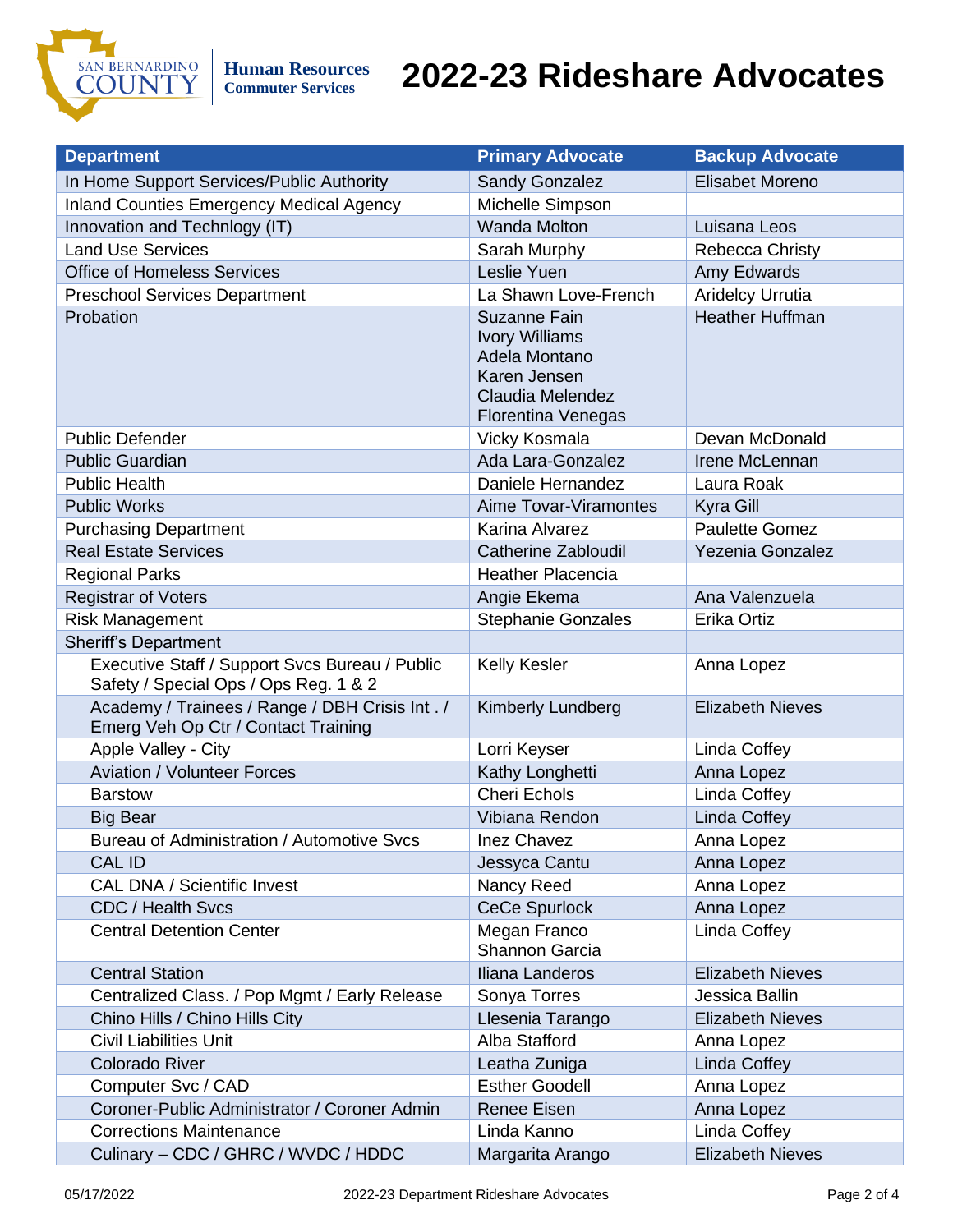

| <b>Department</b>                                                                        | <b>Primary Advocate</b>                                   | <b>Backup Advocate</b>  |
|------------------------------------------------------------------------------------------|-----------------------------------------------------------|-------------------------|
| Sheriff's Department - continued                                                         |                                                           |                         |
| <b>Court Services</b>                                                                    | Angie Juarez                                              | Anna Lopez              |
| Criminal Intelligence                                                                    | Megan Darby                                               | Anna Lopez              |
| <b>Desert Dispatch</b>                                                                   | Gina Jones                                                | <b>Elizabeth Nieves</b> |
| <b>Employee Svcs / Security Coordination</b>                                             | Alcelma Espino                                            | Anna Lopez              |
| Fontana                                                                                  | <b>Alice Soria</b>                                        | <b>Elizabeth Nieves</b> |
| <b>Glen Helen Rehabilitation Center</b>                                                  | Vanessa Contreras<br>Cindy Lackman                        | Linda Coffey            |
| Hesperia - City                                                                          | Joelle Young                                              | Linda Coffey            |
| <b>High Desert Detention Center</b>                                                      | Rafaela Moreno-Chavez<br>Kellie Byre<br>Connie Ochoa      | <b>Elizabeth Nieves</b> |
| High Tech / Narcotics / Lab / CAL MMET / Gang<br>Detail / IRNET / HIDTA / DEA Task Force | <b>Teresa Commerford</b><br>Jana Howell                   | Anna Lopez              |
| Highland - City                                                                          | Angela Larson                                             | <b>Elizabeth Nieves</b> |
| <b>Community Service &amp; Reentry</b>                                                   | Deanna Sanchez                                            | Linda Coffey            |
| <b>Internal Affairs</b>                                                                  | <b>Brenda Moran</b>                                       | Anna Lopez              |
| Morongo Basin                                                                            | Nicole Sanchez                                            | <b>Linda Coffey</b>     |
| Public Affairs/Liaison / Community Projects                                              | Sue Able                                                  | Anna Lopez              |
| <b>Public Gathering</b>                                                                  | Kathy Longhetti                                           | Linda Coffey            |
| Rancho Cucamonga - City                                                                  | Danea Herrera<br>Virginia Mendoza                         | <b>Elizabeth Nieves</b> |
| <b>Records</b>                                                                           | <b>Tina Fugitt</b>                                        | Anna Lopez              |
| <b>Specialized Detective</b>                                                             | Joanne Beard                                              | Anna Lopez              |
| Specialized Enforcement / Bomb / Arson                                                   | <b>Christine Baros</b>                                    | Anna Lopez              |
| Transportation                                                                           | Donna Nightingale                                         | Jessica Ballin          |
| <b>Twin Peaks</b>                                                                        | Lisa George                                               | <b>Elizabeth Nieves</b> |
| <b>Valley Dispatch</b>                                                                   | Lori Gembella                                             | <b>Elizabeth Nieves</b> |
| <b>Victor Valley</b>                                                                     | Anna Lisa Weaver<br><b>Amber Hutton</b>                   | Linda Coffey            |
| Victorville - City                                                                       | Liane Moore<br>Misty Liggins                              | Linda Coffey            |
| <b>WVDC Admin Support</b>                                                                | Sandra Solis                                              | Jessica Ballin          |
| WVDC / Hospital Jail Ward / ROC / AB 109 / AB<br>3229 / Mental Health Svcs / Micro Grant | Dominque Williams<br>Lori Hudgens<br><b>Marcell Scott</b> | Jessica Ballin          |
| Yucaipa                                                                                  | Heidi Payne                                               | <b>Elizabeth Nieves</b> |
| <b>Special Districts</b>                                                                 | Maria Segovia                                             | M Renee Gianni          |
| <b>Transitional Assistance Department</b>                                                | Mayra Galindo-Delgado                                     | Cassandra Henry         |
| Adelanto - 48                                                                            | <b>Ruth Gabaldon</b>                                      | Susana Menjivar         |
| Apple Valley - 28                                                                        | Dawna Lee                                                 | Andrea Moller           |
| Barstow - 06 / Needles - 10                                                              | Lori Terry                                                | <b>Vicky Ventura</b>    |
| Colton - 19                                                                              | Raymond Bruno                                             | <b>Akilah Brewster</b>  |
| Fontana - 09                                                                             | <b>Eric Gonser</b>                                        | <b>April Ramirez</b>    |
| Hesperia - 08                                                                            | Onyee Braswell                                            | <b>Teri Hampton</b>     |